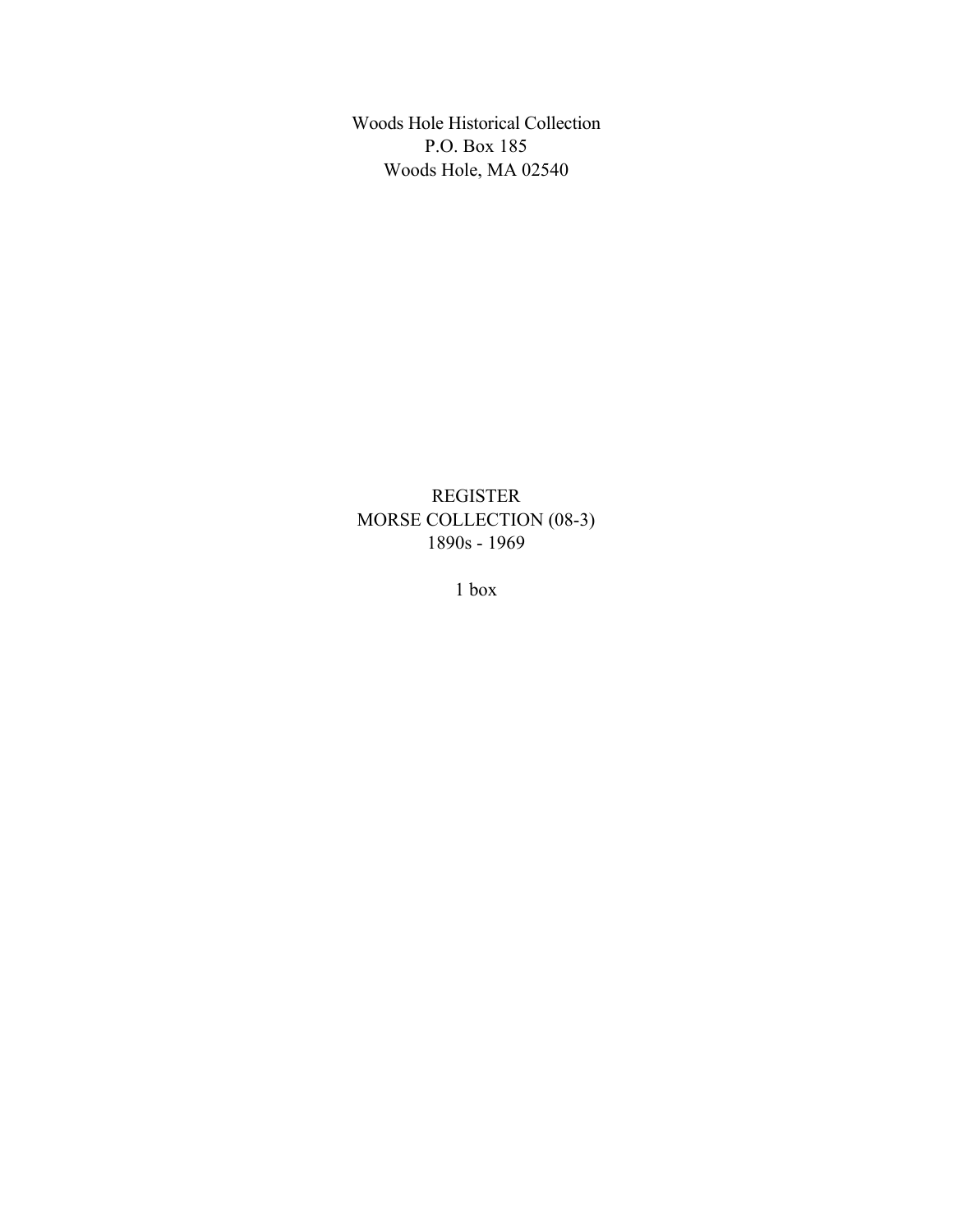#### **BIOGRAPHICAL NOTES**

Charles V. Morse 1898-1982

Elizabeth Phillips Look Morse 1909-1993

Betty-Ann Morse April 6, 1935-December 22, 2005

Dr. M. Patricia Morse

Charles V. Morse was born in 1898 in New York and died in 1982 in Falmouth, Massachusetts. He had moved to Cape Cod in the 1920s. During his time in the U.S. Coast Guard he was stationed at Woods Hole and participated in many sea rescues, pursuits and adventures during the rum-running era (1920-1933). He retired from the Coast Guard as Chief Warrant Officer in 1942 but remained involved with the sea and piloted many local yachts. He made a number of trips between Cape Cod and Florida.

Elizabeth Phillips Look grew up on Buzzards Bay Avenue, Woods Hole at Number 1 Buzzards Bay. Her father George C. Look built a home on School Street, Woods Hole, and the family moved there. It became her home after her marriage to Charles V. Morse. Elizabeth "Betty" Look graduated from Lawrence High School in Falmouth, Massachusetts and from Bridgewater State College. She and Charles V. Morse married in 1934. They lived in Barre, Vermont during the time that Mr. Morse was on the staff of the Civilian Conservation Corps Camp where the Barre Dam was being built. After returning to Falmouth she was a first grade teacher for many years

Daughter Betty-Ann Morse was born April 6, 1935 in Montpelier, Vermont and grew up in Woods Hole, Massachusetts. She graduated from Lawrence High School, Falmouth, Massachusetts, and received her undergraduate degree from Bates College, Lewiston, Maine where she studied physics. She later did her graduate work at the University of Washington and was a researcher in physical oceanography, being a pioneer for women in science. During the summers she worked at the Woods Hole Oceanographic Institution. She was one of the first women to go to sea for the study of oceanography. Miss Morse spent much of her time living on houseboats. She died December 22, 2005.

Daughter Dr. M. Patricia Morse grew up in Woods Hole. She is a professor of biology at Northeastern University, Boston, and spends summers at the University of Washington's Friday Harbor Marine Laboratories. She is a marine biologist with over 75 publications in the field.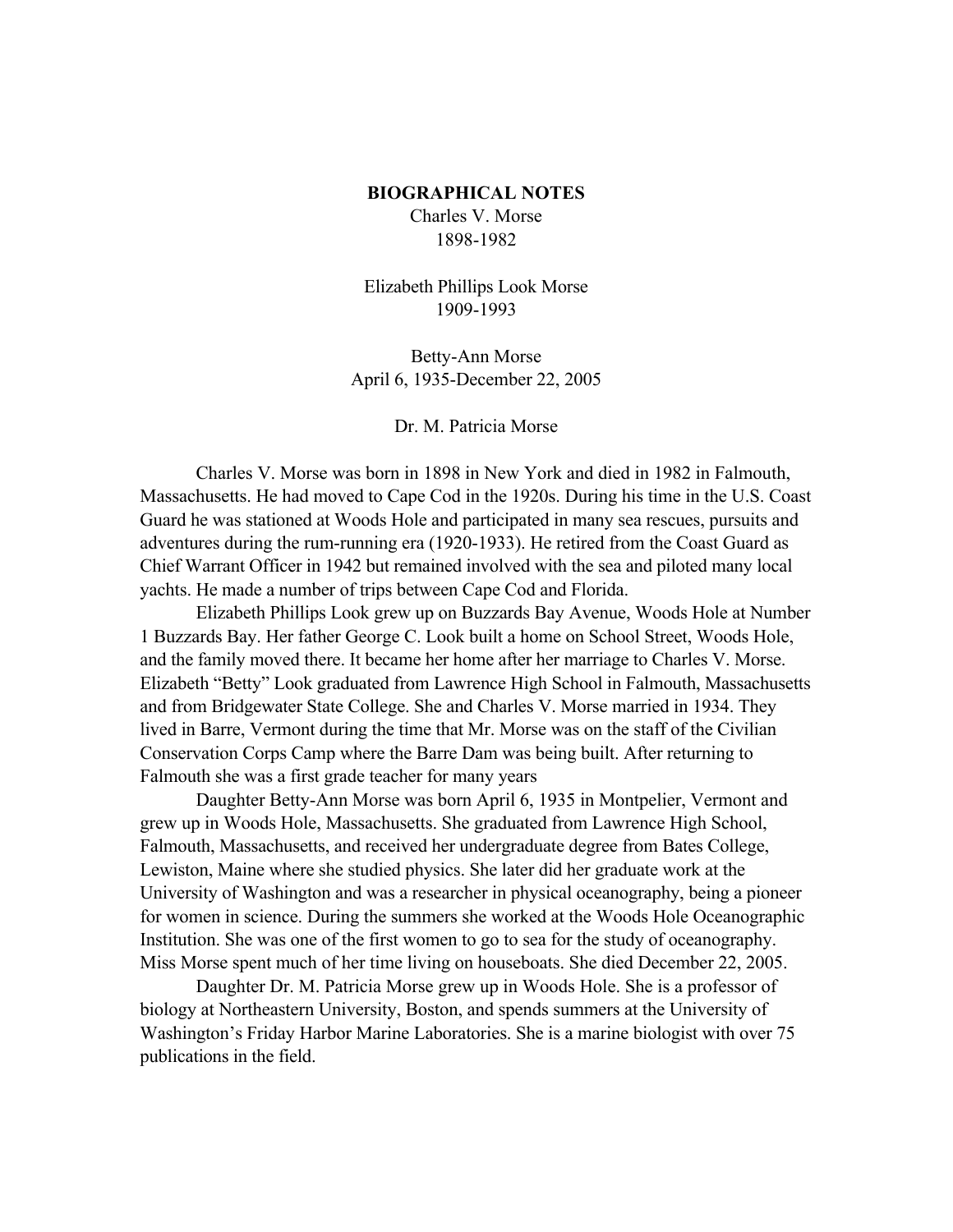#### **SCOPE NOTE**

The Morse Collection was given by Dr. M. Patricia Morse. It contains photographs, photograph albums, correspondence, souvenir booklets and ephemera pertaining to both the Morse family and the related Look and Phillips family. See also the Woods Hole Market-George C. Look Collection (06-16).

Patricia's sister Betty-Ann Morse previously had given papers and ephemera for the Woods Hole Garage and other material involving both the Look and Phillips family into which Charles V. Morse (U.S. Coast Guard) married. Charles V. Morse's wife Elizabeth Phillips Look was the daughter of George C. Look. John F. Phillips, brother of Mrs. Morse, ran the Woods Hole Garage.

Many loose photos and photos in albums (mostly unidentified) are of the late  $19^{th}$ and very early 20<sup>th</sup> centuries. These are mostly family photos and "snapshots", many of Elizabeth "Betty" Look. Other photos include large-format mounted prints that show aspects of Woods Hole's late  $19<sup>th</sup>$  century commercial activity and the family homes on Buzzards Bay Avenue, Woods Hole.

Other photos are of the 1938 and 1954 hurricanes which seriously affected and damaged Woods Hole. U.S. Coast Guard vessels on which Charles Morse served are featured in large photos. A separate group of photos and ephemera relate to Helen Phillips, aunt of both Patricia and Betty-Ann Morse, who worked for oceanographer Columbus Iselin during World War II and at the Woods Hole Oceanographic Institution. There is a large photo of the participants (all identified) in the significant 1956 "Project Nobska". Project Nobska was a conference meeting of national figures working on anti-submarine warfare, both military personnel and scientists; the conference was held at the Whitney estate on Church Street in Woods Hole.

Souvenir booklets included are published photo albums of the area including an 1896 survey of places around Buzzards Bay (bordering Woods Hole and the western end of Cape Cod) and the 1902 Ter-centennial of the landing of Bartholomew Gosnold.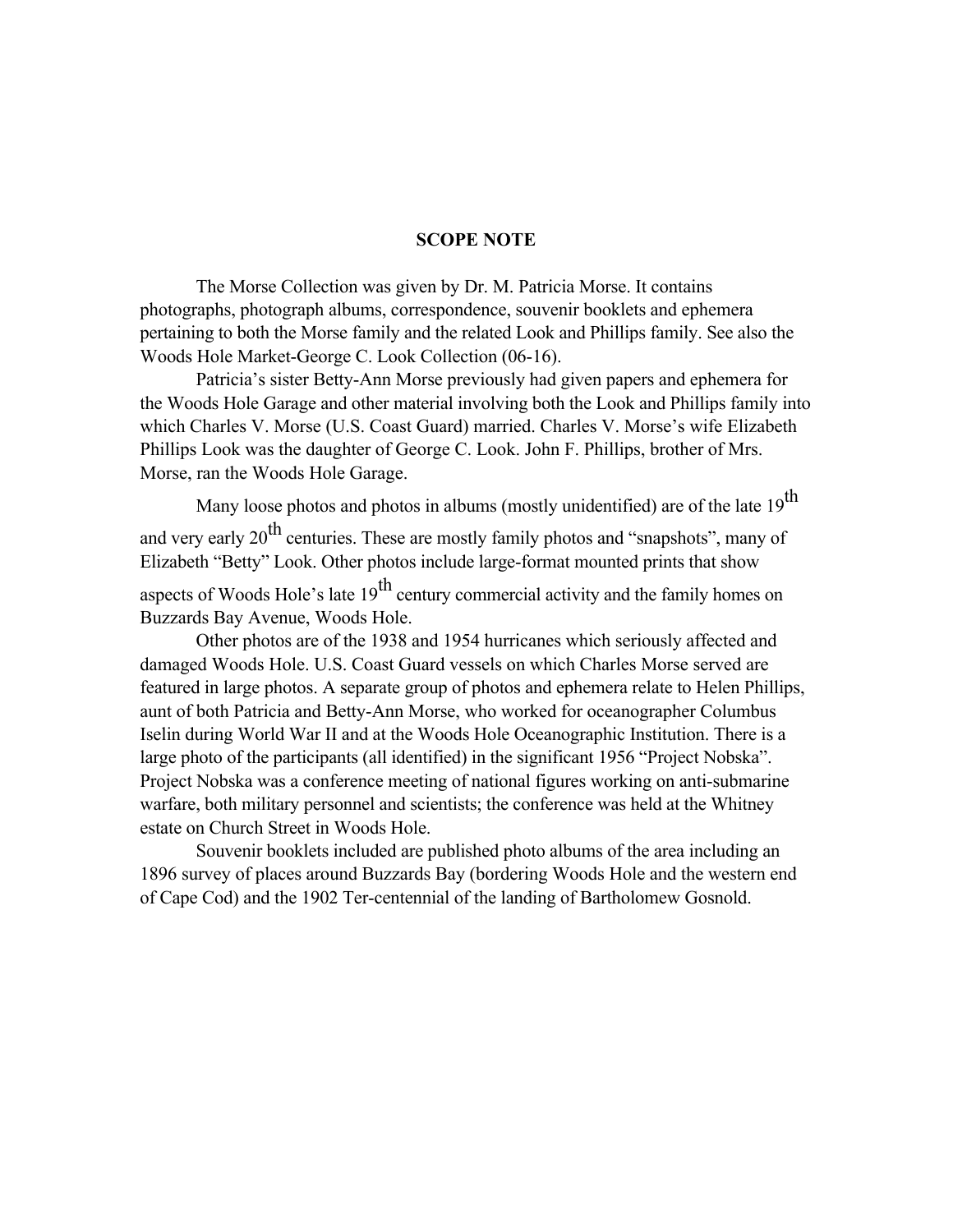## **MORSE COLLECTION 08-3**

Donated by Dr. Patricia Morse ("Trish")

*Her sister Betty Ann Morse ("BAM") gave WHHC papers and ephemera for the Woods Hole Garage and other material involving both the Look and Phillips family into which Charles Morse (U.S. Coast Guard) married.*

*Patricia previously gave us (06-16) ephemera and papers for the Woods Hole Market and its proprietor, George C. Look.*

## **08-3.1 W.H.O.I. papers and ephemera**

**08-3.1-1.** Black and white photo of the participants in Project Nobska, 1956, 8  $\frac{1}{2}$  x 11  $\frac{1}{4}$ inches. *Project Nobska was a conference meeting of national figures working on antisubmarine warfare, both military personnel and scientists; the conference was held at the Whitney estate on Church Street.*

**08-3.1-2.** Typewritten list of the people in the above photo.

*BOTH KEPT IN "WHOI", Project Nobska box.*

**08-3.1-3.** Letter from Columbus Iselin presenting a Certificate of Merit to Helen F. Phillips, September 1, 1945.

**08-3.1-4.** Certificate from the Office of Scientific Research & Development. National Defense Research Committee, n.d.

**08-3.1-5.** Booklet. *Oceanus*, Volume 1, Number II, Summer 1953.

**08-3.1-6.** Program. Dedication of The Laboratory of Oceanography and Oceanographic Convocation, June 21 to June 25, 1954.

**08-3.1-7**. Program. Dedication of The Laboratory of Oceanography, 21 June 1954.

**08-3.1-8**. Program. Public Inspection of the New Research Vessel Atlantis II, February 9 & 10, 1963.

**08-3.1-9.** Letter to Helen F. Phillips from Paul Fye, July 7, 1967 for her 30-year pin.

**08-3.1-10.** WHOI Newsletter, Volume 10, Number 12, June 9, 1969. Front page features a photo of Columbus Iselin presenting Helen F. Phillips her 30 year pin.

## **08-3.2 W.H.O.I. Photographs**

**08-3.2-1.** Postcard (color) of Atlantis II.

**08-3.2-2.** Photo of Paul Fye and Dean Bumpus, b/w, 5 x 7 inches.

**08-3.2-3.** Photo of Paul Fye (smiling) and Dean Bumpus, b/w, 5 x 7 inches.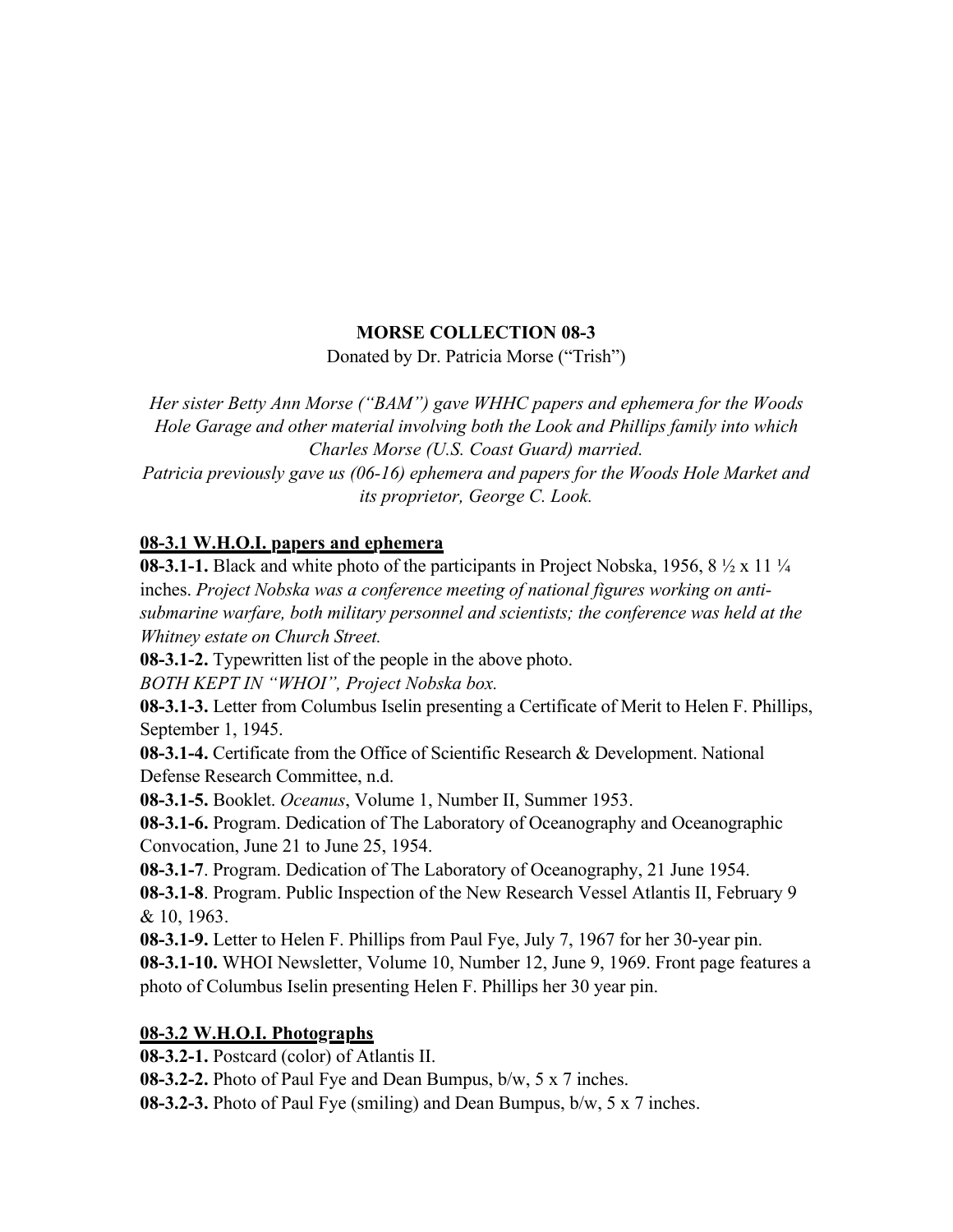**08-3.2-4**. Photo of Paul Fye shaking hands with Michael Cook, b/w, 5 x 7 inches. **08-3.2-5**. Photo of Paul Fye shaking hands with Michael Cook, Dean Bumpus in

foreground, b/w, 5 x 7 inches.

**08-3.2-6.** Columbus Iselin presenting Helen Phillips her 30 year pin at her retirement (see

8-3.1-10; this is the original of the photo used in the newsletter), b/w, 5 x 7 inches.

**08-3.2-7** Ketch *Atlantis* at WHOI dock, 1946, before foremast shortened, b/w, 5 x 7 inches.

**08-3.2-8.** Ketch *Atlantis* at WHOI dock, 1946, before foremast shortened, b/w, 5 x 7 inches.

**08-3.2-9**. Ketch *Atlantis* at WHOI dock, 1946, before foremast shortened, color, 5 x 7 inches. Photo by Watson, in cardboard frame.

**08-3.2-10.** Ketch *Atlantis* under sail, b/w, 8 x 10 inches.

**08-3.2-11.** Ketch *Atlantis* at Valletta, Malta, January 17, 1948. Photo by Dave Owen. B/W 8 1/8 x 10 inches, mounted on paperboard.

**08-3.2-12.** Aerial view of Woods Hole village, b/w, 10 x 8 1/8 inches.

**08-3.2-13**. Ketch *Atlantis* at WHOI dock, b/w, 3 3/8 x 5 inches.

**08-3.2-14**. Ketch *Atlantis* at WHOI dock, b/w, 3 3/8 x 5 inches.

**08-3.2-15**. Ketch Atlantis under sail, side view, b/w, 8 x 10 inches.

# **08-3.3 Historic Photographs, Large Format**

**08-3.3-1.** T.E. Howes & Co. with staff, 1892, on Eel Pond side of Water Street. 7 ¼ x 4 ¼ sepia (faded) print on 8 x 10 inch mounting board. Marked on back "Woods Hole, November 1892". *This location is approximately where the Black Duck Restaurant/ Phusion are located, right after the bridge on the west side of Water Street.*

**08-3.3-2**. T.E. Howes & Co. with staff, 1895,. 7 11/16 x 4 5/8 inches sepia (faded) print on 8 x 10 inch mounting board. Marked on back "Woods Hole, August 1895". *The business had moved in 3 years; the location is unclear, possibly to Luscombe Avenue. The 1870 steamship building is in the background.*

**08-3.3-3.** House with couple standing in front, possibly on Buzzards Bay Avenue, 1892. 7 ¼ x 4 ¼ sepia print on 8 x 10 inch mounting board. Marked on back "Woods Hole, Buzzards Bay Heights, November 1892."

**08-3.3-4.** Corner of Water Street and Railroad Avenue with stores (George Look's Woods Hole Market, Howes Market) and barns before 1902 (when corner of Water Street was widened). Single-weight sepia print 10 x 7 <sup>3</sup>/<sub>4</sub>, faded and damaged on edges.

**08-3.4. 1938 Hurricane Photos** (b/w, all 5 ¼ x 3 3/8 inches with deckled edges)

**08-3.4-1.** Small house in water at Falmouth Heights.

**08-3.4-2** Crane house in distance and wrecked road at Penzance entrance.

**08-3.4-3**. Stone dock, Little Harbor, with railroad tracks and wrecked boats on dock and shore (includes Lighthouse Service Station).

**08-3.4-4.** Stone dock, Little Harbor, with railroad tracks and wrecked boats on dock and shore, more westerly view.

**08-3.4-5.** Louis Hatzikon house, 7 Millfield Street (?) , flooded.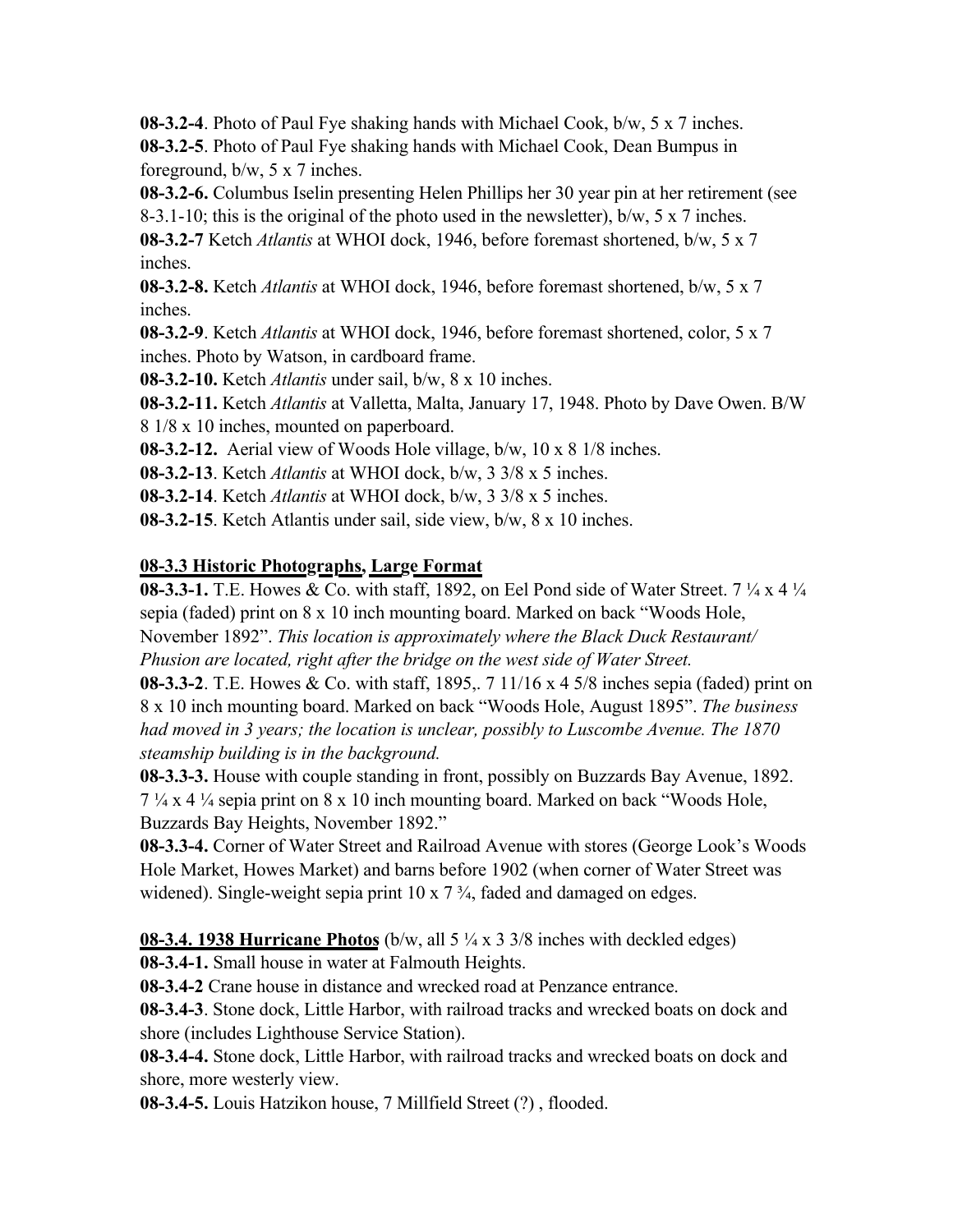**08-3.5 1954 Hurricane Photos** (b/w, 5 5/16 x 3 5/16 inches), all labeled.

**08-3.5-1.** U.S. Coast Guard, Little Harbor and wreckage on adjacent beach (below Ballantine's)

**08-3.5-2.** Parking lot, railroad station and fish market with parking lot flooded.

**08-3.5-3**. Steamship dock with high water and waves with *M/V Islander* and another ferry, flooded parking lot.

**08-3.5-4.** Dyer's Dock and channel, with boats next to cars.

**08-3.5-5**. Railroad station and flooded cars.

**08-3.5-6**. Flooded ferry parking lot with rows of cars.

## **08-3.6. Miscellaneous and Family Photos (loose)**

**08-3.6-1.** Vera Hilton (Mrs. Sumner Hilton),left, and Charlotte Hilton (Mrs. Glendon Hilton), right, at Methodist Women's League meeting. Color print, 5 x 3  $\frac{1}{2}$  inches.

**08-3.6-2**. Charlotte Griffin Christian (left) and Ellen Gifford (Mrs. George) Griffin (right) at Gifford house. Color print,  $4\frac{1}{2} \times 3\frac{7}{16}$  inches.

**08-3.6-3**. Ellen Gifford Griffin in rocker with cat in lap. 4 ½ x 3 3/8 inches.

**08-3.6-4**. Esther Wilson (daughter of builder Braham Norton). Color print, 4 ½ x 3 3/8 inches.

**08-3.6-5.** Class on steps of a school, labeled "Nov. 13, 1926". B/W, 2 <sup>3</sup>/<sub>4</sub> x 1 <sup>3</sup>/<sub>4</sub> inches.

**08-3.6-6**. Older man and woman with baby. B/W, 2 7/8 x 2 inches.

**08-3.6-7**. Bungalow with screened porch in front and shed dormer, grassy field in front. B/W, 3 9/16 x 3 11/16 inches.

**08-3.6-8.** Postcard of Community Hall (1930s or 1940s?). B/W, 5 ½ x 3 ¾ inches.

**08-3.6-9.** Toddler in long dress near house. B/W 3 3/8 x 3 3/8 inches.

**08-3.6-10.** Same photo as 08-3.6-9 printed on a postcard. B/W, 5  $\frac{1}{4}$  x 3  $\frac{1}{4}$  inches.

**08-3.6-11.** Group of women and one man near car (1920s style clothes). B/W 4 3/8 x 2 5/8 inches.

**08-3.6-12.** Betty Look, smiling, on swing chair set with white dress and big bow in hair B/ W, 3 1/16 x 3 7/16 inches.

**08-3.6-13.** Photo of four-door car, labeled "Feb. 3, 1929". B/W, 2 ½ x 3 ½ inches.

**08-3.6-14**. Morse (?) in Coast Guard uniform with other officers in front of Falmouth Library. B/W,  $4\frac{1}{2} \times 2\frac{3}{4}$  inches.

**08-3.6-15**. Old lady with baby in lap wearing long dress. B/W,  $3\frac{3}{8} \times 3\frac{1}{2}$  inches.

**08-3.6-16.** Two girls wearing white dresses, black stockings, big bows in hair, with toddler in between. B/W, 3 7/16 x 2 3/8 inches.

**08-3.6-17.** Betty in white dress and Howard Adams in black stockings with smock over knickers standing by edge of road. B/W, 4 x 3 1/8 inches.

**08-3.6-18.** Gambrel-roofed cottage with porch and group of ladies in long skirts, c. 1910 style. B/W,  $3 \frac{1}{8} \times 3 \frac{1}{4}$  inches.

**08-3.6-19.** Large shingle-style house (not Woods Hole). B/W, 3 3/16 x 2 7/8 inches.

**08-3.6-20.** 1920s coupe-convertible. B/W, 1 13/16 x 2 13/16 inches.

**08-3.6-21.** Girl sitting on running board of car, wearing a cloche hat, white stockings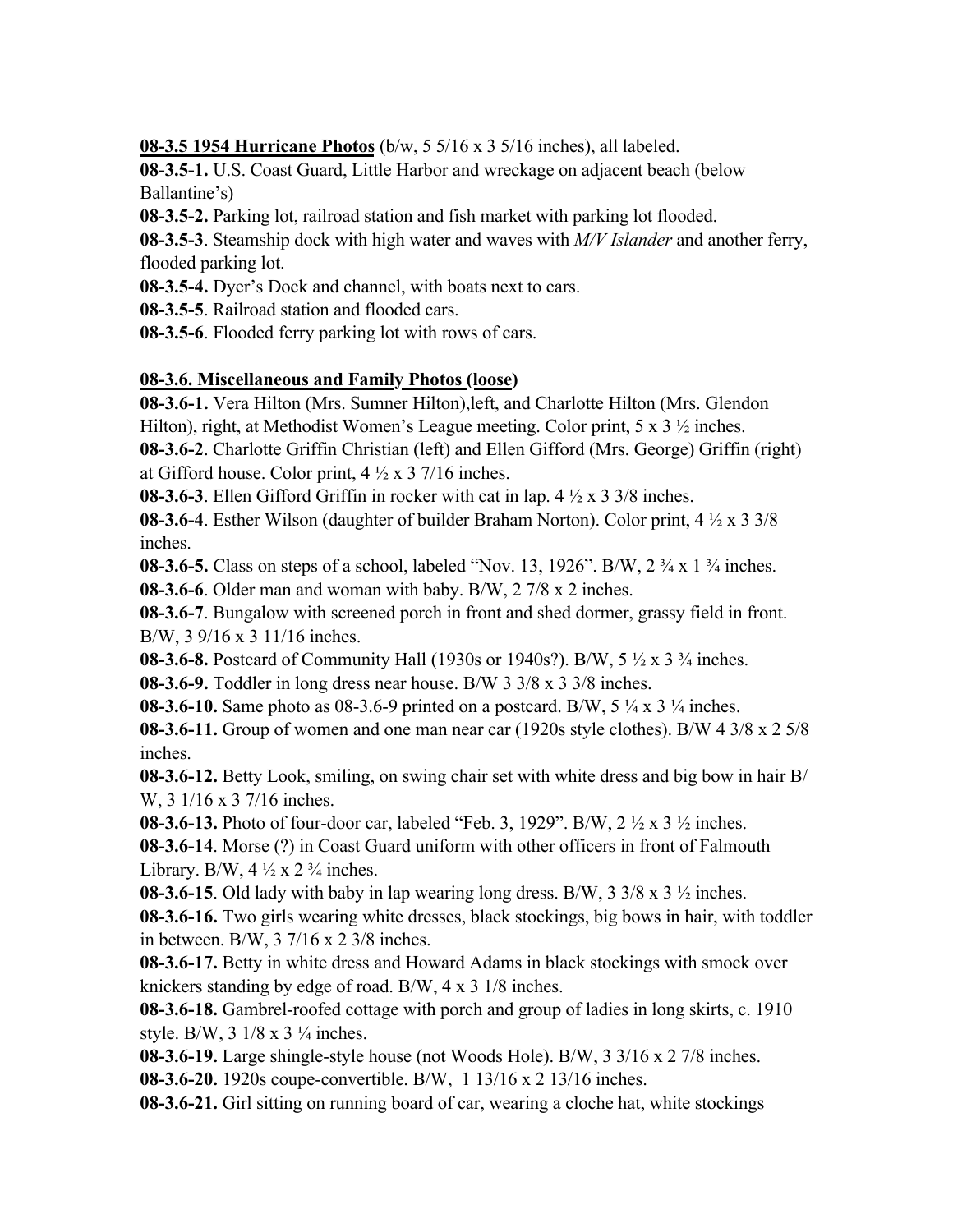(1920s). 2 3/16 x 3 3/16 inches.

**08-3.6-22.** Oval photo printed on postcard of toddler in dress on sidewalk and houses in background.  $3\frac{1}{4} \times 5\frac{1}{4}$  inches.

**08-3.6-23.** Gable-end house with ells, labeled "Grandma Look's house" (on Martha's Vineyard?). B/W, 4 x 2 3/8 inches.

**08-3.6-24.** Same toddler as 08-3.6-22 with woman sitting on lawn. B/W, 3 3/8 x 3 3/8 inches.

**08-3.6-25.** Two camps (cottages). B/W, 3 9/16 x 2 ½ inches.

**08-3.6-26.** Betty Look in 1920s-style straight dress, socks with pattern, laced shoes (ghillies?). B/W, 3 9/16 x 5 11/16 inches.

**08-3.6-27.** House at corner of Orchard Street and Buzzards Bay Avenue, built by the Swifts for Love Swift Cornell. B/W, 3 ½ x 3 5/16 inches.

**08-3.6-28.** House at corner of Orchard Street and Buzzards Bay Avenue, built by the Swifts for Love Swift Cornell. B/W, 3 ½ x 3 5/16 inches.

**08-3.6-29.** Black board photo holder with round opening and photo of baby in wicker carriage. B/W photo. Overall measurement: 3 3/8 x 3 3/8 inches.

## **08-3.7 Morse House and U.S. Coast Guard Photos**

**08-3.7-1.** Unidentified white U.S. Coast Guard cutter. B/W (faded), 9 1/8 x 7 1/8 inches. **08-3.7-2.** Same vessel as 08-3.7-1, under way with crew on deck. B/W, 9 15/16 x 8 1/16 inches.

**08-3.7-3**. CG-131 under way. Tinted B/W, 8 x 10 inches. Stamped on back: Mosher Photo Service, Vineyard Haven, Mass.

**08-3.7-4**. Morse house garages in deep snow. Color print, 4 ½ x 3 3/8 inches.

**08-3.7-5**. Morse house, 63 School Street. Color print, 12 x 8 inches.

## **08-3.8. Pig License.**

License from the Commonwealth of Massachusetts, Town of Falmouth, for Charles Morse to keep 2 pigs. March 23, 1943.

## **08-3.9. George C. Look, Cash Grocer, receipt pad.**

(see also Woods Hole Market Collection).

## **08-3.10. Woods Hole Log, August 8, 1934.**

## **08-3.11.** *Along Shore at Buzzards Bay, 1896.*

*Along Shore at Buzzards Bay, Buzzards Bay and Vicinity, Photo-Gravures. Photographed , Published and Copyrighted, 1896, by W. L. Kelley, Photographer, Harwichport, Mass.* Pages marked by pencil child's scribbles.

**08-3.12.** *Woods Hole and The Ter-Centenary of the Landing of Gosnold, August 5th,*